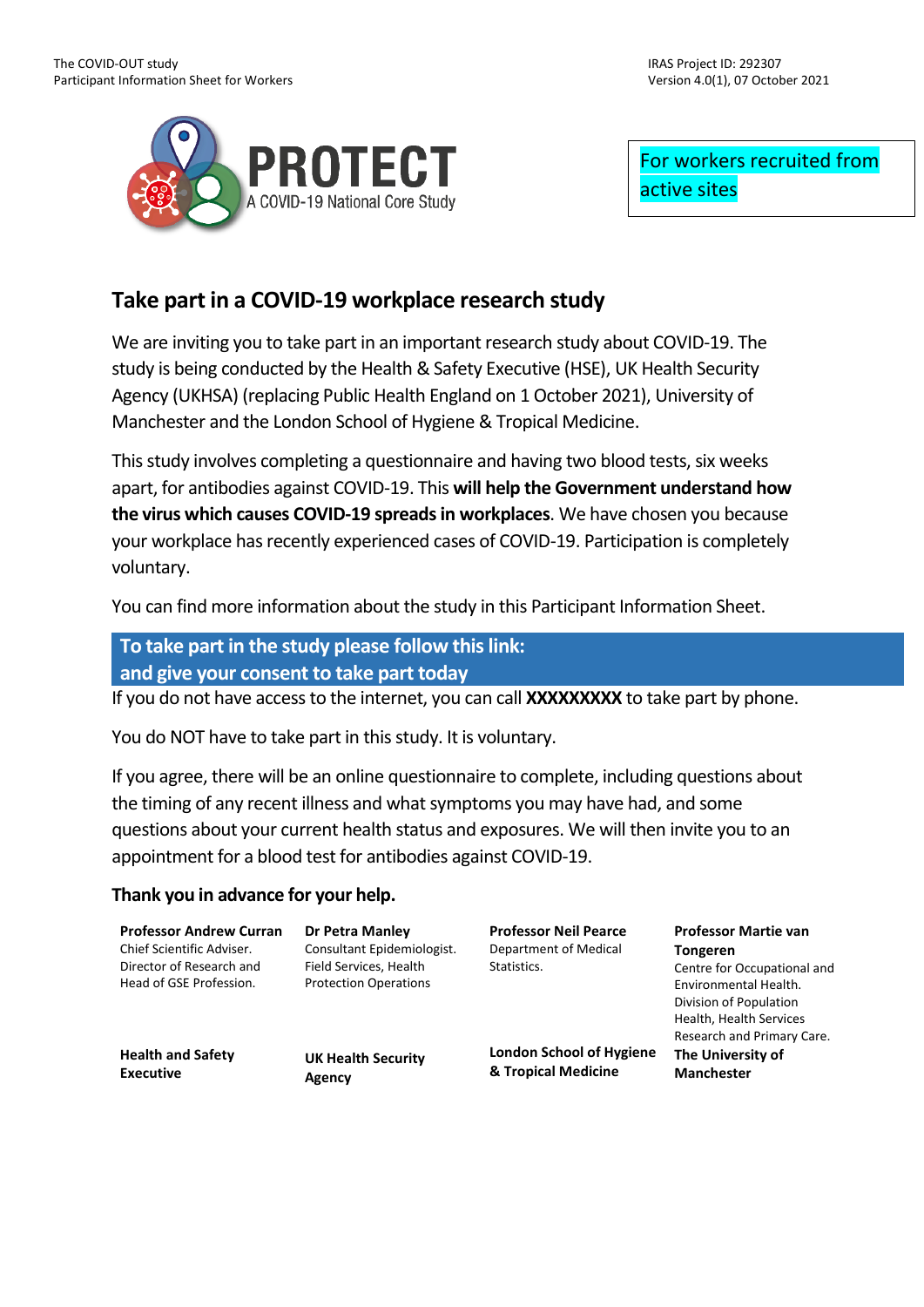# **Participant Information Sheet for Workers**

# **The COVID-OUT Study**

COVID-19 Outbreak investigation to Understand Transmission

We'd like to invite you to take part in our research study. It is funded by the UK Government as part of a larger research programme called the PROTECT COVID-19 National Core Study on transmission and environment. The research will be carried out by the Health & Safety Executive (HSE), UK Health Security Agency (UKHSA) (replacing Public Health England on 1 October 2021), University of Manchester and the London School of Hygiene & Tropical Medicine.

COVID-OUT webpag[ehttps://sites.manchester.ac.uk/covid19-national-project/rapid-investigation-of](https://sites.manchester.ac.uk/covid19-national-project/rapid-investigation-of-outbreaks-and-evidence-synthesis/)[outbreaks-and-evidence-synthesis/](https://sites.manchester.ac.uk/covid19-national-project/rapid-investigation-of-outbreaks-and-evidence-synthesis/)

You do NOT have to take part in this study. It is voluntary.

However, we hope that you will agree to take part, as the information you provide will help us to understand more about COVID-19 infection and how it can spread in the workplace. Before you decide, please read this information sheet, because it describes what we want to do, and what we will ask you to do if you volunteer.

#### **What is the purpose of the study?**

This study will help us understand how the virus spreads in workplaces and will help us to make them safe. To do this, we need to collect information from you and your workplace to see if this can help us to know how and why "outbreaks" happen at work, and what we could do to reduce the risk of the virus being transmitted.

#### **How will we carry out this study?**

We will carry out this study at your workplace. Your workplace has been chosen because it has experienced an increased number of COVID-19 cases. The local Health Protection Team (HPT) and UK Health Security Agency (UKHSA) may have already collected information as part of their outbreak investigations. For our research study, we would like to collect some additional information from you, and to seek your agreement for us to have access to your previous COVID virus test results. The extra information we would like you to volunteer to provide will include your health and the nature of your work. We will also ask you to have a blood test so we can see if you have any antibodies to the virus. This additional information will be collected by the UKHSA/HSE field study team. The blood tests we are asking you to do are voluntary, you do not have to take part in all tests, and you can withdraw from the study at any time.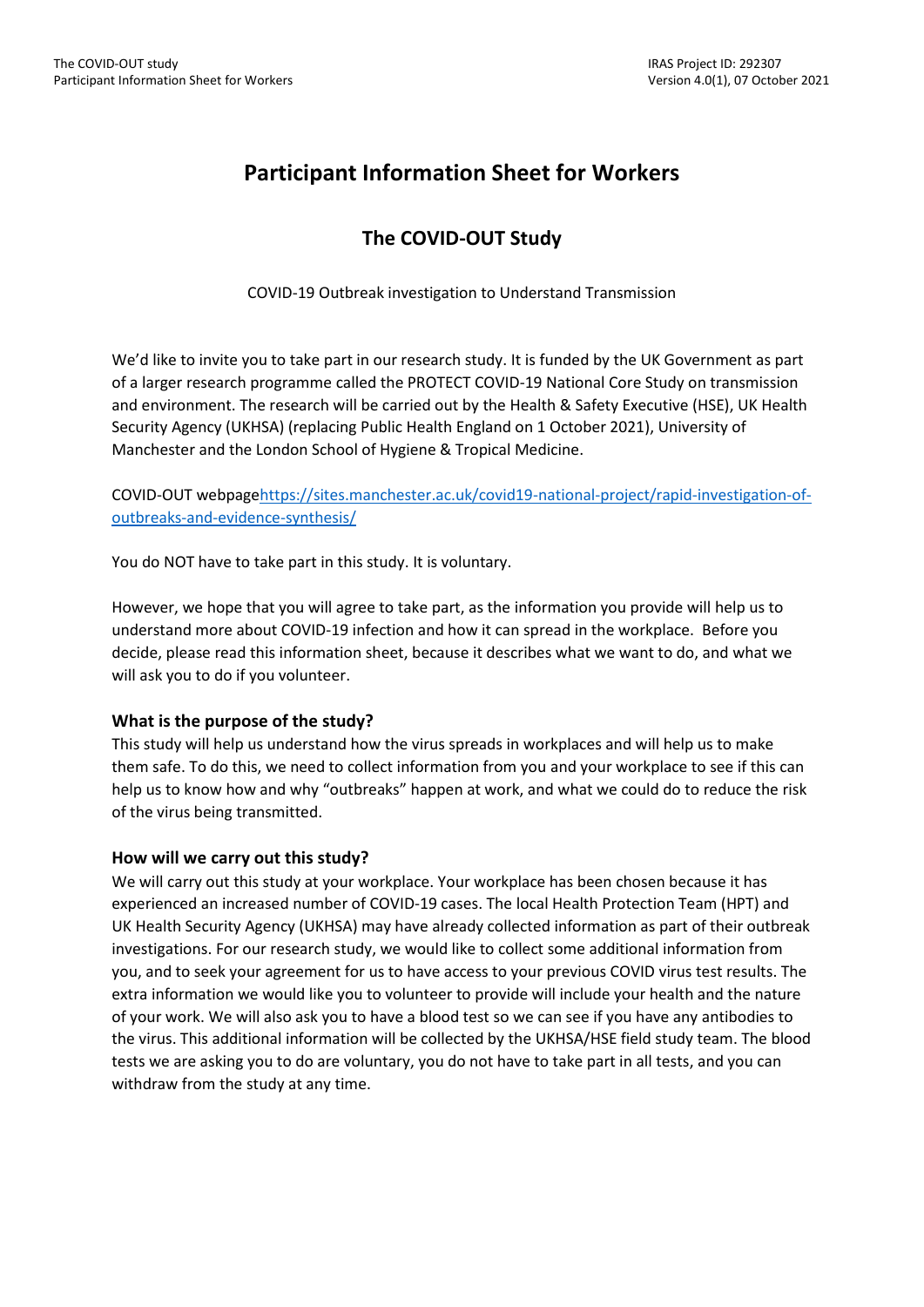#### **What would I need to do if I volunteered for this study?**

During an approximately six-week study period, you will be asked to do the following:

| Week 1    | $\circ$ | Complete an online questionnaire. This includes questions about your living<br>and working conditions, method of travel to work, the contact you have had<br>with other people, if you've used any face covering, and infection control<br>practices                                                                                                                                                                               |
|-----------|---------|------------------------------------------------------------------------------------------------------------------------------------------------------------------------------------------------------------------------------------------------------------------------------------------------------------------------------------------------------------------------------------------------------------------------------------|
|           | $\circ$ | Provide your consent for the study to obtain your COVID virus test results<br>and the virus genomic analysis results, where available, from the national<br>COVID test databases.                                                                                                                                                                                                                                                  |
|           | $\circ$ | Take a blood test for antibodies to find out if you have had COVID-19 in the<br>past. This test will be carried out at your workplace or, if it is not possible, a<br>home test can be arranged with your agreement. It requires taking a 5ml<br>blood sample (about 1 teaspoon) from a vein by a phlebotomist. This is no<br>different to having a blood test at your local GP. This is voluntary. You do not<br>have to do this. |
| week 4 -6 | $\circ$ | Take a second blood test for antibodies using the same method as the first<br>one in week 1. Before taking the test, you will be asked if you have had<br>COVID-19 symptoms since the first test in week 1.                                                                                                                                                                                                                        |

The antibody (blood) tests outlined in the study may not be carried out at every outbreak site.

We will never use your test results in a way that identifies you personally.

We will visit your workplace and may need to take photographs of the workplace while we are there. You may be in some of these photographs. If you are in any of these photos, we will cover and blur your face in these photographs so that you cannot be recognised.

#### **Why have I been invited?**

We are asking you to help us in this research because there may be a cluster/outbreak of COVID-19 at your workplace. We are asking all workers at your workplace to take part. This includes workers that are now self-isolating or are off sick because of COVID-19.

#### **Do I have to take part?**

No, it is your choice to take part. It is voluntary.

Anyone who takes part may withdraw from the study at any time without giving a reason and without any consequences. Any information collected from you before withdrawal will still be used in the analysis and write up of the findings.

#### **Are there any possible disadvantages or risks from taking part?**

This study poses minimal risk to you. Giving blood samples may cause mild and short-term discomfort but not any significant long-term risk.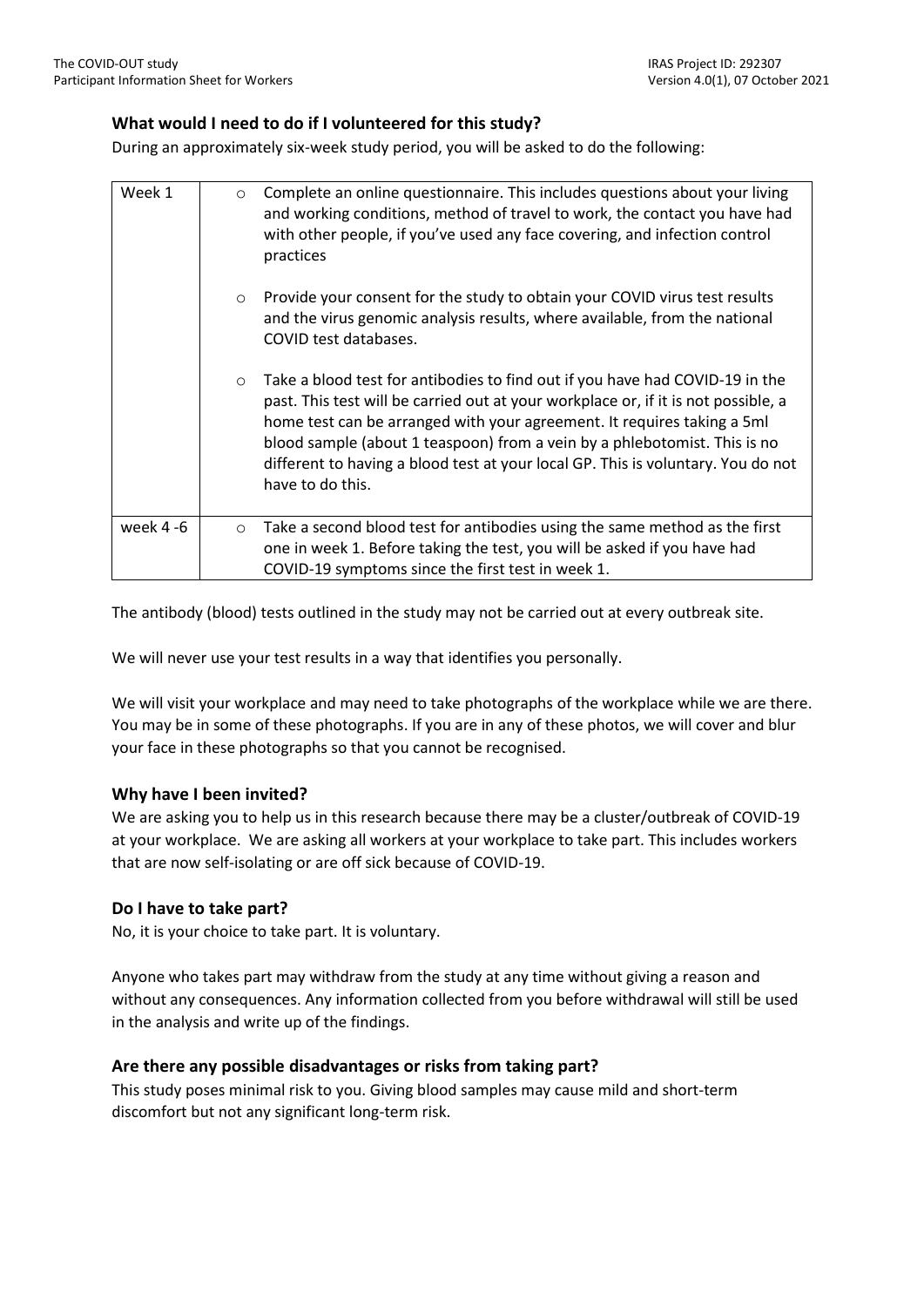#### **What are the possible benefits of taking part?**

You will find out if you have COVID-19 in the past and if you have antibodies against COVID-19 virus. Everyone helping with this research will help us to work out how to stop the spread of the virus, and how to make workplaces more COVID-secure. This will help keep businesses open whilst keeping people healthy and safe.

To thank you for your participation, you will be able to claim a £20 "one4all" voucher once you complete the consent form and the first questionnaire. You will be able to claim two further £15 vouchers for completing the two blood tests and a follow-up questionnaire, for a total of £50 if you complete all parts of the study. The vouchers are redeemable a[t www.one4alldigital.com.](http://www.one4alldigital.com/)

These are electronic vouchers that can be used online or converted into cards so they can be used on the high street. The electronic or card vouchers are redeemable at most high street retailers ie: Boots, B&Q, Argos, H&M, John Lewis, M&S, ODEON cinema, TK max and many more.

#### **What will happen with my blood sample?**

Your blood samples will be processed in a UKHSA laboratory and tested for antibodies to see if you have had COVID-19 in the past. Any remaining serum sample at the end of the study will be anonymised and incorporated in the UKHSA Seroepidemiology Unit (SEU) collection, unless you ask us to destroy your sample as soon as it has been tested. Samples stored at the UKHSA SEU will be used for further research. If you do not want us to transfer your sample to the UKHSA SEU collection, this will not prevent you taking part in this study and you can indicate your preference on the consent form. The donated samples will be treated as a gift meaning that we will not be able to return them to you.

Your antibody blood test results will be sent to you privately after the  $2^{nd}$  antibody test in week 6 and will not be shared with your employer.

#### **Will my information be kept confidential?**

We will treat any information you provide, or any health information sent to the study team as strictly confidential. Your personal data will be protected by the Data Protection Act 2018, and the General Data Protection Regulations. HSE is the sponsor for this study based in Great Britain and will be using information from you to undertake this study.

HSE and UKHSA are joint data controllers for this study, which means that HSE and UKHSA are both responsible for looking after your information and using it properly. The flow of your personal data through the study is summarised in the chart on the next page and is described in more detail below.

Authorised staff of the UKHSA/HSE field study team will have access to personal data during field study data collection to enable them to collect the research data. If your blood sample is taken from home, then the phlebotomist will need your name and home address to undertake the visit. The UKHSA/HSE field team will need to work with an individual from your workplace to organise the site visit. It may be necessary to share your name with this individual to effectively manage the on-site blood tests. This individual will not see any test results or other personal data collected. **No other personal information you provide to us as part of this research study, including test results or the answers to questionnaires will be shared with your employers.**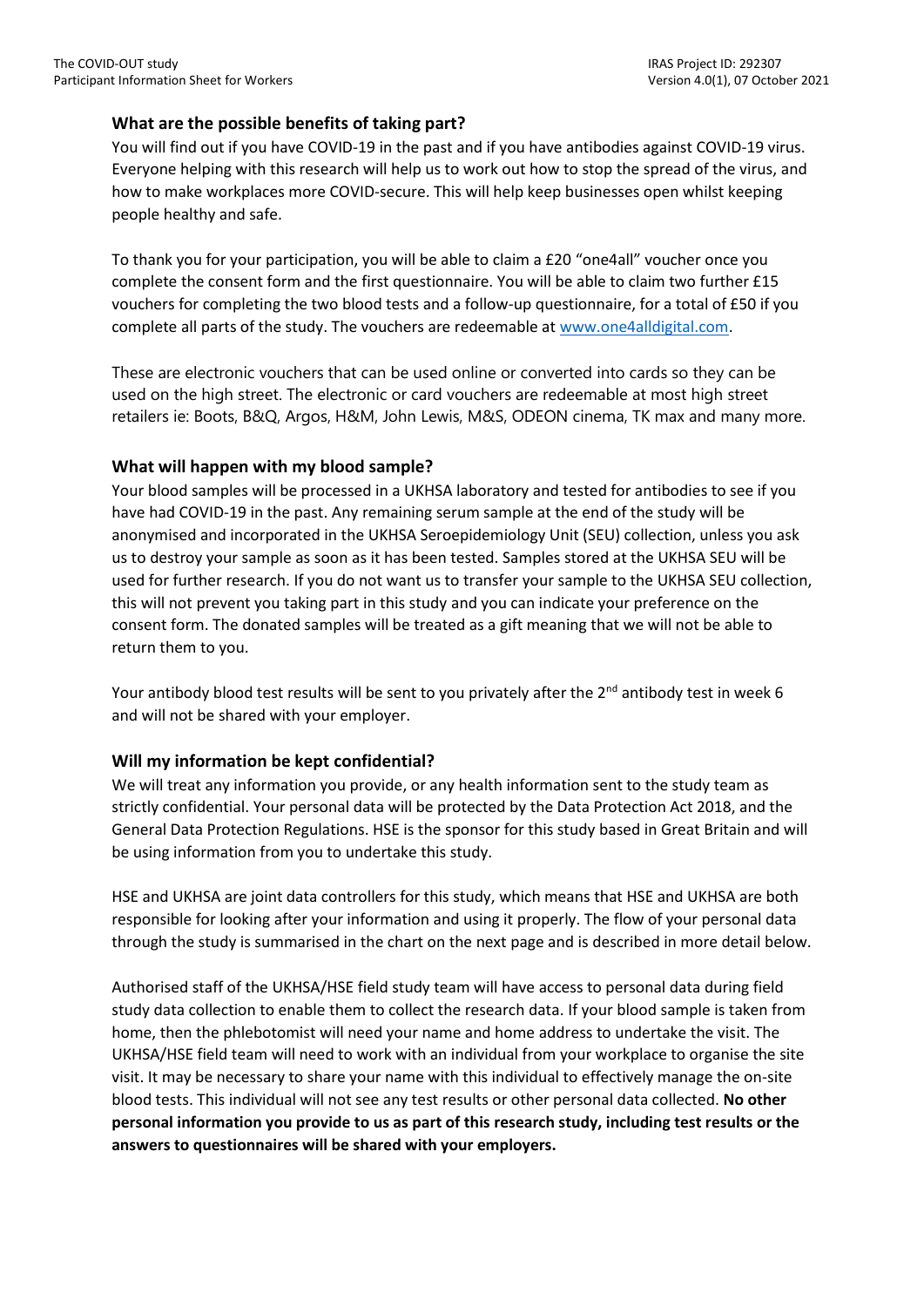Members of the UKHSA/HSE team will be able to access your personal information, including your name, date of birth, and contact information during the field study. The team at UKHSA will use this information to link together your test results with data collected as part of the online questionnaires and other information about your workplace. The team at PHE will also use this information to link any test results your employer or national COVID test databases may already hold. Pseudoanonymised data will be shared with the wider research team for research purposes. Any information about you will have a study identification (ID) number on it instead of your name when shared with the study team. Only UKHSA/HSE field study team will know what your study ID number is and have the system in place to keep this secure. UKHSA will keep identifiable information about you for 1 to 3 years after the study has finished.



## **Flow of your data through the study**

As this study is a component of the National Core Study programme on COVID-19 Transmission and the Environment, we will make the anonymised data from this study available through the Trusted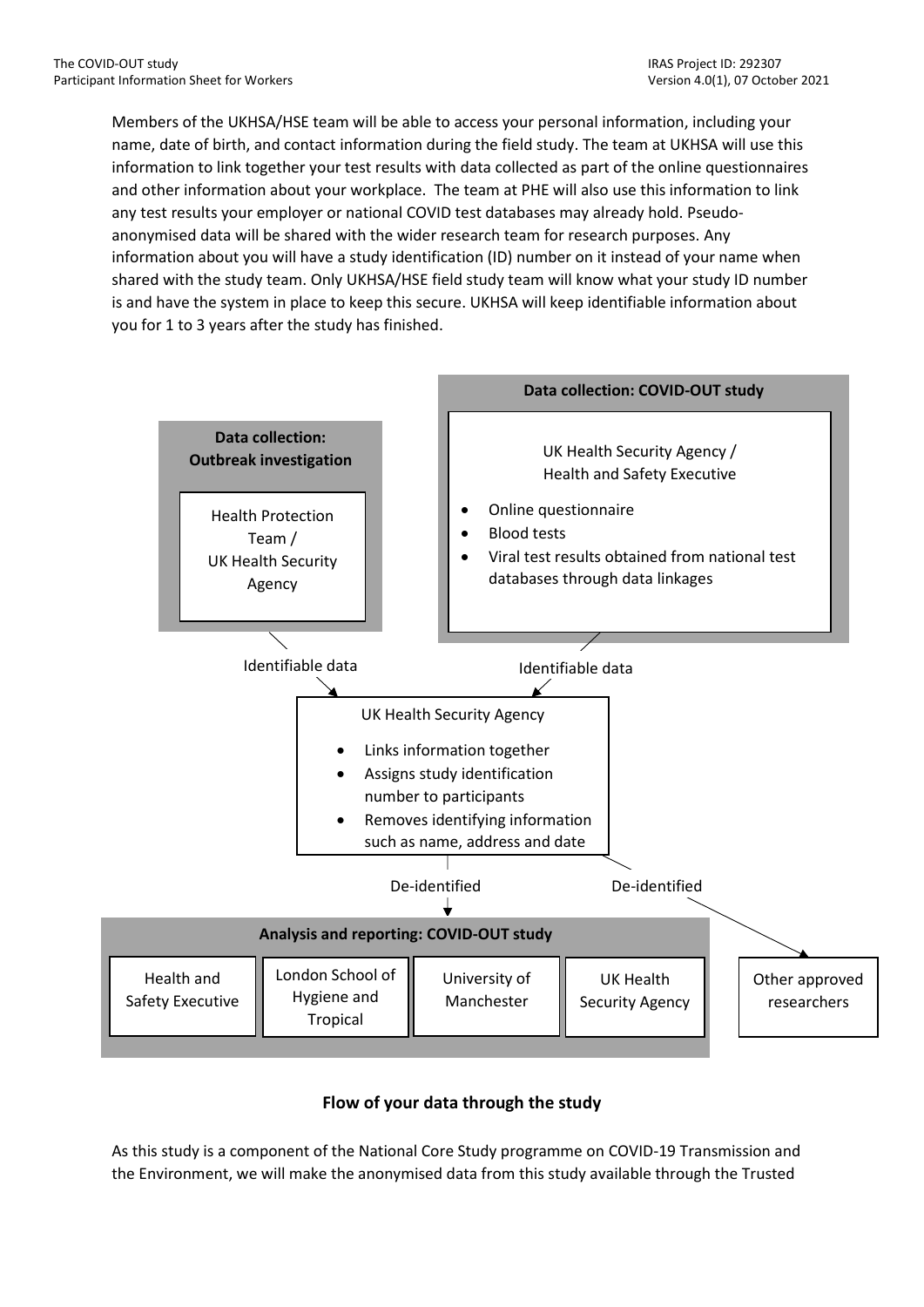Research Environments (TREs). This is provided by another National Core Study programme on Data and Connectivity to support COVID-19 research, which will help to answer immediate operational and policy needs.

**You cannot be identified from any results of the research.** The findings from the study, such as in reports and scientific papers, will be put into the public domain to help others. All published data will be anonymised, and no study participants will be identified from any reports produced as part of this study.

This research is being conducted as a task carried out in the public interest (GDPR Article 6(1)(e). Health information is a special category of data that we are processing for reasons of public interest in the area of public health (GDPR Article 9(2)(i) and archiving, research and statistical purpose (GDPR Article 9(2)(j). Your rights to access, change or move your personal information may be limited, as we need to manage your information in specific ways in order for the research to be reliable and accurate. You can find out more about how we use your information by contacting the study team using the details at the end of the sheet, or from HSE's and UKHSA's (managed through NHS England) published Privacy Policy Information:

<https://www.hse.gov.uk/privacy.htm> [NHS England » NHS England's privacy notice](https://www.england.nhs.uk/contact-us/privacy-notice/)

#### **Can I consent to a part of this study only?**

We would ideally like you to take part in all parts of the study. However, if you would prefer not to take part in some parts of this study, then you can indicate this preference on the consent form. You can, of course, discuss any questions or concerns you have with one of the research team before signing the consent form. Signing up is your choice, you can change your mind and withdraw at any time, without giving a reason.

#### **What if there is a problem?**

If you have a concern about any aspect of this study, you should speak to the study team who will do their best to answer your questions (see contact details at the end of the sheet). If you are still unhappy, they will advise you on how to make a formal complaint.

#### **Who has reviewed the study?**

This study has been reviewed and given favourable opinion by the North East NHS Research Ethics Committee (reference 20/NE/0282). The role of the committee is to protect the interests of study participants.

#### **How do I take part in the study?**

If you want to go ahead and take part in the study, please follow the link xxxxxxxxx which will take you to a consent form and the study questionnaire.

You do not have to carry on taking part in this study. You can simply change your mind and remove your contact details, or information provided to the study team, at any time.

Please telephone or email the study team if you have any questions or want to talk to someone about this study. The main contact details are at the end of this sheet.